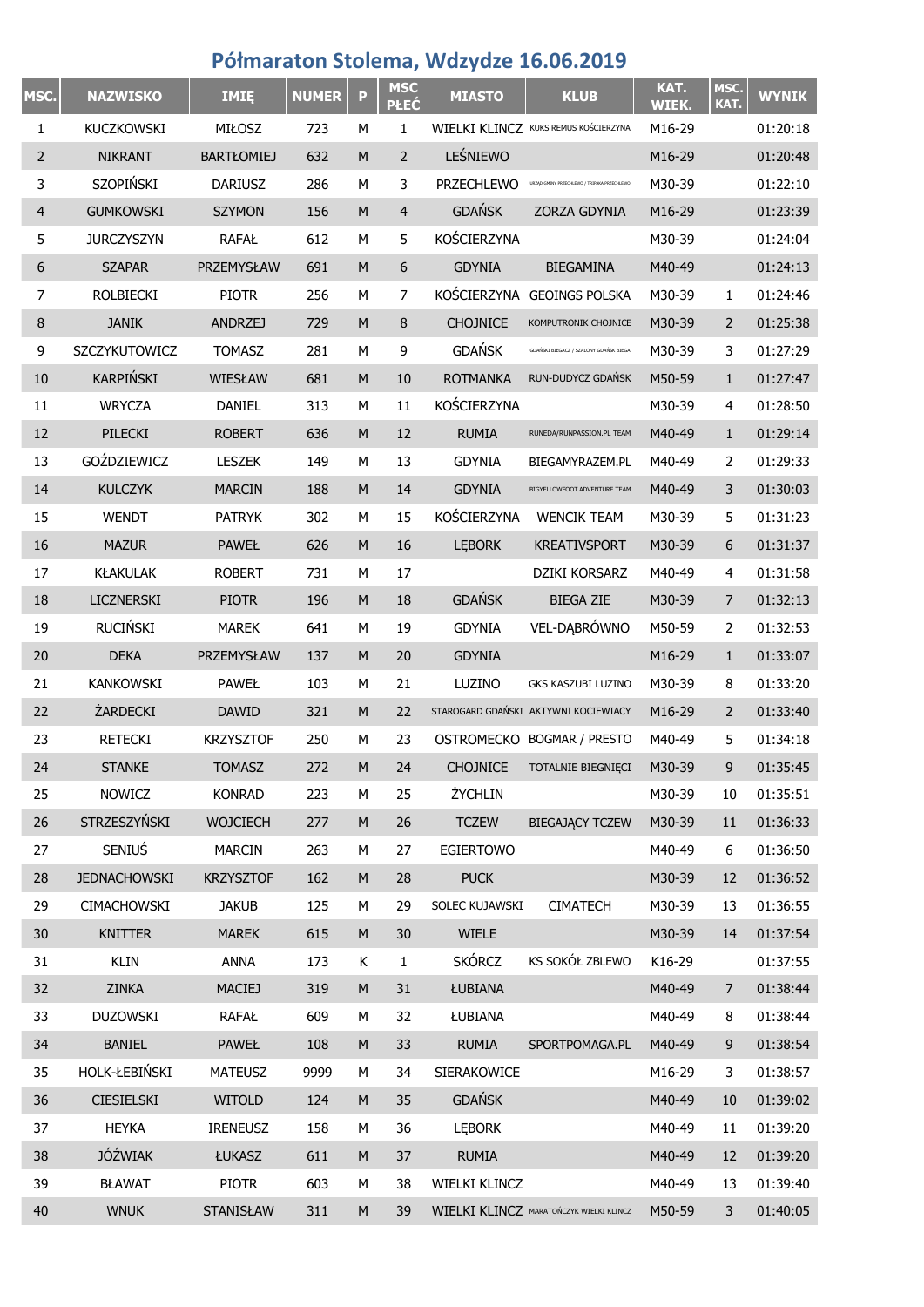| 41 | <b>WOJAS</b>        | <b>ANETA</b>     | 312  | К         | 2  | <b>GRUDZIADZ</b>  |                                         | K30-39 |                | 01:40:47 |
|----|---------------------|------------------|------|-----------|----|-------------------|-----------------------------------------|--------|----------------|----------|
| 42 | KUKUĆ-KWAPISZEWSKA  | <b>ANNA</b>      | 186  | К         | 3  | <b>ELBLAG</b>     |                                         | K40-49 |                | 01:41:08 |
| 43 | <b>KUKLINSKI</b>    | <b>MACIEJ</b>    | 185  | М         | 40 | MIROSZEWO         | <b>METROŻERCY</b>                       | M40-49 | 14             | 01:41:10 |
| 44 | <b>CZARNOWSKI</b>   | <b>EMILIAN</b>   | 128  | M         | 41 | <b>KOZIN</b>      | <b>WKS NOŻYNO</b>                       | M16-29 | $\overline{4}$ | 01:41:11 |
| 45 | <b>ŚLIZEWSKI</b>    | <b>KAMIL</b>     | 651  | М         | 42 | STAROGARD GDAŃSKI |                                         | M16-29 | 5              | 01:41:16 |
| 46 | <b>ROŻYK</b>        | <b>KRZYSZTOF</b> | 692  | M         | 43 | <b>GDYNIA</b>     | OKNOBUR BIEGAMYRAZEM                    | M40-49 | 15             | 01:41:37 |
| 47 | PEKAŁA              | <b>PIOTR</b>     | 635  | М         | 44 | <b>KOSZALIN</b>   |                                         | M40-49 | 16             | 01:41:49 |
| 48 | <b>ROSIAK</b>       | <b>JACEK</b>     | 640  | ${\sf M}$ | 45 | <b>SŁUPSK</b>     |                                         | M40-49 | 17             | 01:42:04 |
| 49 | MROZOWSKI           | <b>DARIUSZ</b>   | 213  | М         | 46 | <b>RUMIA</b>      | PARKRUN RUMIA                           | M40-49 | 18             | 01:42:20 |
| 50 | <b>ROKITA</b>       | <b>MARIUSZ</b>   | 255  | M         | 47 | <b>GDYNIA</b>     | <b>ROCKYRUN</b>                         | M40-49 | 19             | 01:42:30 |
| 51 | <b>KOPEĆ</b>        | <b>IGOR</b>      | 64   | М         | 48 | SOPOT             |                                         | M40-49 | 20             | 01:42:33 |
| 52 | <b>HENDRICH</b>     | <b>RAFAŁ</b>     | 59   | M         | 49 | SIERAKOWICE       |                                         | M30-39 | 15             | 01:42:43 |
| 53 | <b>JEDRZEJEWSKI</b> | DANIEL           | 165  | М         | 50 |                   | NOWA WIEŚ RZECZNA TRI STAROGARD GDAŃSKI | M40-49 | 21             | 01:42:44 |
| 54 | MOKŁOWICZ           | <b>PIOTR</b>     | 212  | M         | 51 | <b>WEJHEROWO</b>  |                                         | M30-39 | 16             | 01:42:55 |
| 55 | <b>ALBRECHT</b>     | <b>PIOTR</b>     | 104  | М         | 52 |                   | STAROGARD GDAŃSKI KEFAS JW RUNNER       | M50-59 | 4              | 01:42:59 |
| 56 | LEWAŃCZYK           | <b>MARCIN</b>    | 194  | M         | 53 | <b>STĘŻYCA</b>    | <b>METROŻERCY</b>                       | M30-39 | 17             | 01:43:03 |
| 57 | WINIARSKI           | <b>GRZEGORZ</b>  | 306  | М         | 54 | <b>ŚWIECIE</b>    | THE RUNNERS SWIECIE                     | M40-49 | 22             | 01:43:11 |
| 58 | <b>PASTWA</b>       | <b>KRZYSZTOF</b> | 634  | M         | 55 | <b>KARSIN</b>     |                                         | M30-39 | 18             | 01:43:49 |
| 59 | <b>NOWAK</b>        | <b>MARCIN</b>    | 220  | М         | 56 | ŁAPINO            | <b>SAMOUK</b>                           | M40-49 | 23             | 01:43:57 |
| 60 | <b>DABROWSKI</b>    | <b>ROMAN</b>     | 135  | M         | 57 | CHOJNICZKI        |                                         | M40-49 | 24             | 01:44:15 |
| 61 | <b>STAŃCO</b>       | <b>MARIOLA</b>   | 274  | Κ         | 4  | <b>RUMIA</b>      |                                         | K30-39 |                | 01:44:20 |
| 62 | <b>JEDNACHOWSKI</b> | <b>MARCIN</b>    | 163  | M         | 58 | <b>PUCK</b>       |                                         | M16-29 | 6              | 01:44:33 |
| 63 | <b>KORDECKI</b>     | <b>ROBERT</b>    | 1811 | М         | 59 |                   | WIELKI KLINCZ MARATOŃCZYK WIELKI KLINCZ | M16-29 | 7              | 01:44:55 |
| 64 | <b>SZRYWER</b>      | <b>DANIEL</b>    | 472  | M         | 60 | <b>BYTÓW</b>      | ŚWIAT PŁYTEK U KRYSPINA                 | M16-29 | 8              | 01:45:04 |
| 65 | <b>SMYK</b>         | <b>KAMIL</b>     | 268  | M         | 61 | <b>RUMIA</b>      |                                         | M30-39 | 19             | 01:45:30 |
| 66 | <b>EBERTOWSKI</b>   | MICHAŁ           | 141  | M         | 62 | STAROGARD GDAŃSKI |                                         | M16-29 | 9              | 01:45:30 |
| 67 | <b>VOLOSHCHENKO</b> | <b>TYMUR</b>     | 301  | М         | 63 | <b>UMAN</b>       |                                         | M30-39 | 20             | 01:45:39 |
| 68 | <b>NGUYEN VAN</b>   | <b>RAFAŁ</b>     | 630  | ${\sf M}$ | 64 | STAROGARD GDAŃSKI |                                         | M16-29 | 10             | 01:45:45 |
| 69 | <b>GŁOMBIOWSKA</b>  | ZUZANNA          | 146  | К         | 5  | <b>GDYNIA</b>     | BIGYELLOWFOOT ADVENTURE TEAM            | K16-29 |                | 01:45:46 |
| 70 | <b>ADAMIK</b>       | <b>JAN</b>       | 601  | ${\sf M}$ | 65 | <b>GDYNIA</b>     |                                         | $M60+$ | $\mathbf{1}$   | 01:45:59 |
| 71 | <b>KANIGOWSKI</b>   | <b>GRZEGORZ</b>  | 613  | М         | 66 | <b>GDAŃSK</b>     |                                         | M30-39 | 21             | 01:46:05 |
| 72 | <b>SZADACH</b>      | <b>DOMINIK</b>   | 690  | ${\sf M}$ | 67 | PĘPOWO            |                                         | M16-29 | 11             | 01:46:20 |
| 73 | <b>KALKOWSKA</b>    | MAGDALENA        | 252  | Κ         | 6  | ZAŁĘŻE            | PRZODKOWSKI TEAM                        | K16-29 |                | 01:46:21 |
| 74 | <b>CZAYKOWSKI</b>   | <b>WOJCIECH</b>  | 129  | ${\sf M}$ | 68 | <b>GDYNIA</b>     | WOJTO_SPORT_STORY                       | M30-39 | 22             | 01:46:30 |
| 75 | <b>KRAUZE</b>       | <b>HANNA</b>     | 181  | Κ         | 7  | <b>CHOJNICE</b>   |                                         | K40-49 | 1              | 01:46:35 |
| 76 | <b>JEDNACHOWSKI</b> | <b>ARTUR</b>     | 161  | ${\sf M}$ | 69 | DARZLUBIE         |                                         | M16-29 | 12             | 01:46:45 |
| 77 | <b>OLEJNIK</b>      | ADRIANA          | 633  | Κ         | 8  | <b>GOWIDLINO</b>  |                                         | K16-29 | $\mathbf{1}$   | 01:46:48 |
| 78 | <b>CHEŁMIŃSKI</b>   | <b>MATEUSZ</b>   | 735  | M         | 70 | <b>GDAŃSK</b>     |                                         | M30-39 | 23             | 01:46:49 |
| 79 | <b>GAŁUSZKA</b>     | <b>DOROTA</b>    | 145  | К         | 9  | <b>GRUDZIĄDZ</b>  | WTORKOWY TRENING                        | K40-49 | 2              | 01:46:52 |
| 80 | MIELCZARSKI         | <b>BARTOSZ</b>   | 210  | ${\sf M}$ | 71 | <b>WARSZAWA</b>   |                                         | M30-39 | 24             | 01:47:28 |
| 81 | MIŁEJKO             | ARKADIUSZ        | 211  | М         | 72 | <b>GRZYBNO</b>    | AKADEMIA BIEGOWA KARTUZY                | M40-49 | 25             | 01:47:31 |
| 82 | <b>ŚLIWICKI</b>     | <b>SŁAWOMIR</b>  | 650  | ${\sf M}$ | 73 | KOŚCIERZYNA       |                                         | M40-49 | 26             | 01:47:37 |
| 83 | LIETZ               | <b>RENATA</b>    | 1509 | Κ         | 10 | <b>KROJANTY</b>   | TOTALNIE BIEGNIĘCI                      | K30-39 | $\mathbf{1}$   | 01:47:55 |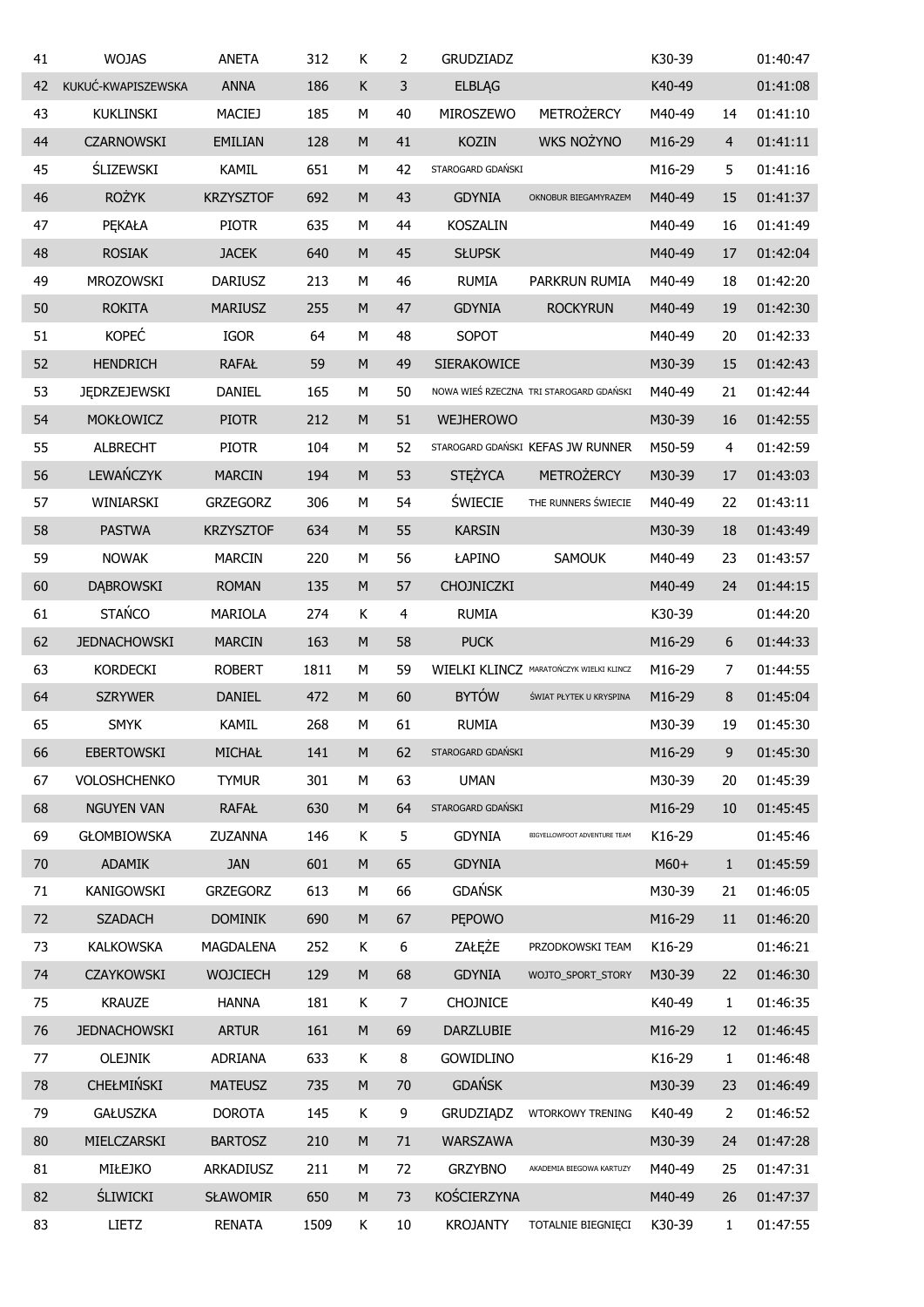| 84  | <b>KRYM</b>         | ARKADIUSZ        | 619  | M         | 74  | <b>GDAŃSK</b>           | <b>FITNESS LEON</b>                  | M40-49 | 27             | 01:48:03 |
|-----|---------------------|------------------|------|-----------|-----|-------------------------|--------------------------------------|--------|----------------|----------|
| 85  | <b>DRESZLER</b>     | WIESŁAW          | 140  | М         | 75  | <b>SKOWARCZ</b>         |                                      | M40-49 | 28             | 01:48:04 |
| 86  | <b>OBRZUD</b>       | <b>KRZYSZTOF</b> | 226  | M         | 76  | <b>BOŻEPOLE WIELKIE</b> |                                      | M40-49 | 29             | 01:48:22 |
| 87  | PIETRZYCKI          | <b>SŁAWOMIR</b>  | 236  | М         | 77  | <b>REDA</b>             | <b>RUNEDA</b>                        | M40-49 | 30             | 01:48:23 |
| 88  | <b>RUDŹKO</b>       | <b>WOJCIECH</b>  | 259  | M         | 78  | <b>WEJHEROWO</b>        |                                      | M50-59 | 5              | 01:48:24 |
| 89  | ZABOROWSKI          | <b>MARIUSZ</b>   | 659  | М         | 79  | <b>MALBORK</b>          |                                      | M30-39 | 25             | 01:48:29 |
| 90  | <b>LEKSYCKI</b>     | <b>ROBERT</b>    | 624  | M         | 80  | <b>GDYNIA</b>           | UNIWERSYTET GDAŃSKI                  | M50-59 | 6              | 01:48:44 |
| 91  | <b>FORMELLA</b>     | <b>SŁAWOMIR</b>  | 142  | M         | 81  | KOŚCIERZYNA             |                                      | M40-49 | 31             | 01:48:52 |
| 92  | <b>PAZIK</b>        | <b>DARIUSZ</b>   | 231  | M         | 82  | <b>RUMIA</b>            | <b>RUNEDA</b>                        | M16-29 | 13             | 01:49:14 |
| 93  | <b>CHOJNACKI</b>    | <b>KRZYSZTOF</b> | 604  | М         | 83  | PELPLIN                 | KLUB AKTYWNEGO PELPLINIAKA           | M50-59 | $\overline{7}$ | 01:49:20 |
| 94  | <b>SZULC</b>        | <b>KAMILA</b>    | 3003 | K         | 11  | <b>GDYNIA</b>           |                                      | K30-39 | 2              | 01:49:23 |
| 95  | <b>SZYMECKA</b>     | <b>MONIKA</b>    | 107  | Κ         | 12  | CHOJNICZKI              | TOTALNIE BIEGNIĘCI                   | K30-39 | 3              | 01:49:47 |
| 96  | <b>MAJKOWSKI</b>    | <b>MARCIN</b>    | 736  | M         | 84  | <b>GDYNIA</b>           |                                      | M40-49 | 32             | 01:50:08 |
| 97  | <b>DAMPS</b>        | <b>PATRYK</b>    | 133  | М         | 85  | SKRZESZEWO              |                                      | M16-29 | 14             | 01:50:34 |
| 98  | <b>RATKOWSKA</b>    | MAŁGORZATA       | 638  | Κ         | 13  | <b>ŚWIECIE</b>          | THE RUNNERS ŚWIECIE                  | K40-49 | 3              | 01:50:41 |
| 99  | <b>TOWSTOKORY</b>   | <b>MAREK</b>     | 298  | М         | 86  | ZŁOTÓW                  |                                      | M40-49 | 33             | 01:50:50 |
| 100 | <b>SZYPLEWSKI</b>   | <b>MARCIN</b>    | 291  | M         | 87  | STAROGARD GDAŃSKI       |                                      | M30-39 | 26             | 01:50:54 |
| 101 | <b>GRUCHAŁA</b>     | <b>RADOSŁAW</b>  | 610  | М         | 88  | KOŚCIERZYNA             |                                      | M30-39 | 27             | 01:50:57 |
| 102 | <b>RONIARSKI</b>    | <b>ADAM</b>      | 258  | M         | 89  | <b>WEJHEROWO</b>        |                                      | M40-49 | 34             | 01:50:59 |
| 103 | KACZYŃSKI           | DANIEL           | 168  | М         | 90  |                         | STAROGARD GDAŃSKI AKTYWNI KOCIEWIACY | M30-39 | 28             | 01:50:59 |
| 104 | <b>CZARNOWSKI</b>   | <b>KRZYSZTOF</b> | 127  | M         | 91  | <b>REDA</b>             | FABRYKADOBREJZABAWY.PL               | M40-49 | 35             | 01:51:21 |
| 105 | <b>LULIS</b>        | ZBIGNIEW         | 60   | М         | 92  | <b>GDAŃSK</b>           |                                      | M50-59 | 8              | 01:51:28 |
| 106 | <b>KACZMAREK</b>    | <b>KRZYSZTOF</b> | 167  | M         | 93  | <b>GDAŃSK</b>           | O-SOWA BIEGA                         | M40-49 | 36             | 01:51:30 |
| 107 | <b>GRUCHAŁA</b>     | <b>ROBERT</b>    | 154  | М         | 94  | <b>GDYNIA</b>           |                                      | M40-49 | 37             | 01:52:07 |
| 108 | <b>JEDRZEJEWSKI</b> | <b>TADEUSZ</b>   | 166  | M         | 95  | <b>KATOWICE</b>         |                                      | $M60+$ | 2              | 01:52:20 |
| 109 | GORNOWICZ           | <b>MARCIN</b>    | 148  | М         | 96  | LEŹNO                   | <b>TREC TEAM</b>                     | M30-39 | 29             | 01:52:49 |
| 110 | <b>TOBOLSKI</b>     | MICHAŁ           | 654  | $\sf M$   | 97  | <b>RUMIA</b>            | DO UPADŁEGO                          | M30-39 | 30             | 01:52:53 |
| 111 | GROT-SZYBOWSKA      | <b>PAULINA</b>   | 111  | Κ         | 14  | KOŚCIERZYNA             | AKADEMIA BIEGOWA KOŚCIERZYNA         | K16-29 | $\overline{2}$ | 01:53:01 |
| 112 | PNIEWSKI            | <b>MACIEJ</b>    | 238  | ${\sf M}$ | 98  | <b>GDYNIA</b>           |                                      | M30-39 | 31             | 01:53:02 |
| 113 | <b>OBRZUD</b>       | KATARZYNA        | 225  | Κ         | 15  | BOŻEPOLE WIELKIE        |                                      | K40-49 | 4              | 01:53:02 |
| 114 | <b>ORNOWSKI</b>     | ZBIGNIEW         | 228  | ${\sf M}$ | 99  | <b>GRUDZIADZ</b>        | <b>WTORKOWY TRENING</b>              | M50-59 | 9              | 01:53:13 |
| 115 | <b>SZADRIN</b>      | <b>ANDREJ</b>    | 649  | М         | 100 | <b>BYTÓW</b>            | KLUB BIEGACZA "GOCH" BYTÓW           | M30-39 | 32             | 01:53:21 |
| 116 | <b>STEINKA</b>      | <b>MARIAN</b>    | 647  | ${\sf M}$ | 101 | KOŚCIERZYNA             |                                      | M40-49 | 38             | 01:53:48 |
| 117 | POŁOM               | <b>MACIEJ</b>    | 241  | М         | 102 | <b>BOBOWO</b>           | <b>BOBOWO BIEGA [BOB]</b>            | M40-49 | 39             | 01:53:55 |
| 118 | <b>KULIK</b>        | <b>GRZEGORZ</b>  | 620  | ${\sf M}$ | 103 | <b>MALBORK</b>          |                                      | M30-39 | 33             | 01:54:08 |
| 119 | <b>KULCZYK</b>      | <b>EWA</b>       | 187  | Κ         | 16  | <b>GDYNIA</b>           | BIGYELLOWFOOT ADVENTURE TEAM         | K30-39 | 4              | 01:54:12 |
| 120 | <b>WITKA</b>        | <b>PIOTR</b>     | 309  | ${\sf M}$ | 104 | GARCZEGORZE             |                                      | M50-59 | 10             | 01:54:28 |
| 121 | LACH                | <b>RAFAŁ</b>     | 189  | М         | 105 | <b>GDYNIA</b>           |                                      | M30-39 | 34             | 01:54:36 |
| 122 | KLAWIKOWSKI         | <b>JAKUB</b>     | 614  | ${\sf M}$ | 106 | <b>MALBORK</b>          | BEZTLENOWI MALBORK                   | M30-39 | 35             | 01:54:53 |
| 123 | JAROMIRSKA-LEWIŃSKA | <b>MAJA</b>      | 160  | К         | 17  | <b>REDA</b>             | <b>RUNEDA</b>                        | K30-39 | 5              | 01:55:03 |
| 124 | LANG                | <b>MARCIN</b>    | 192  | ${\sf M}$ | 107 | <b>GDYNIA</b>           | LANG TEAM ŻABIANKA                   | M30-39 | 36             | 01:55:05 |
| 125 | <b>LUBECKI</b>      | <b>JANUSZ</b>    | 199  | М         | 108 | <b>BEDOMIN</b>          |                                      | M40-49 | 40             | 01:55:07 |
| 126 | <b>KREJA</b>        | ŁUKASZ           | 182  | ${\sf M}$ | 109 | <b>TCZEW</b>            | <b>BIEGAJĄCY TCZEW</b>               | M30-39 | 37             | 01:55:12 |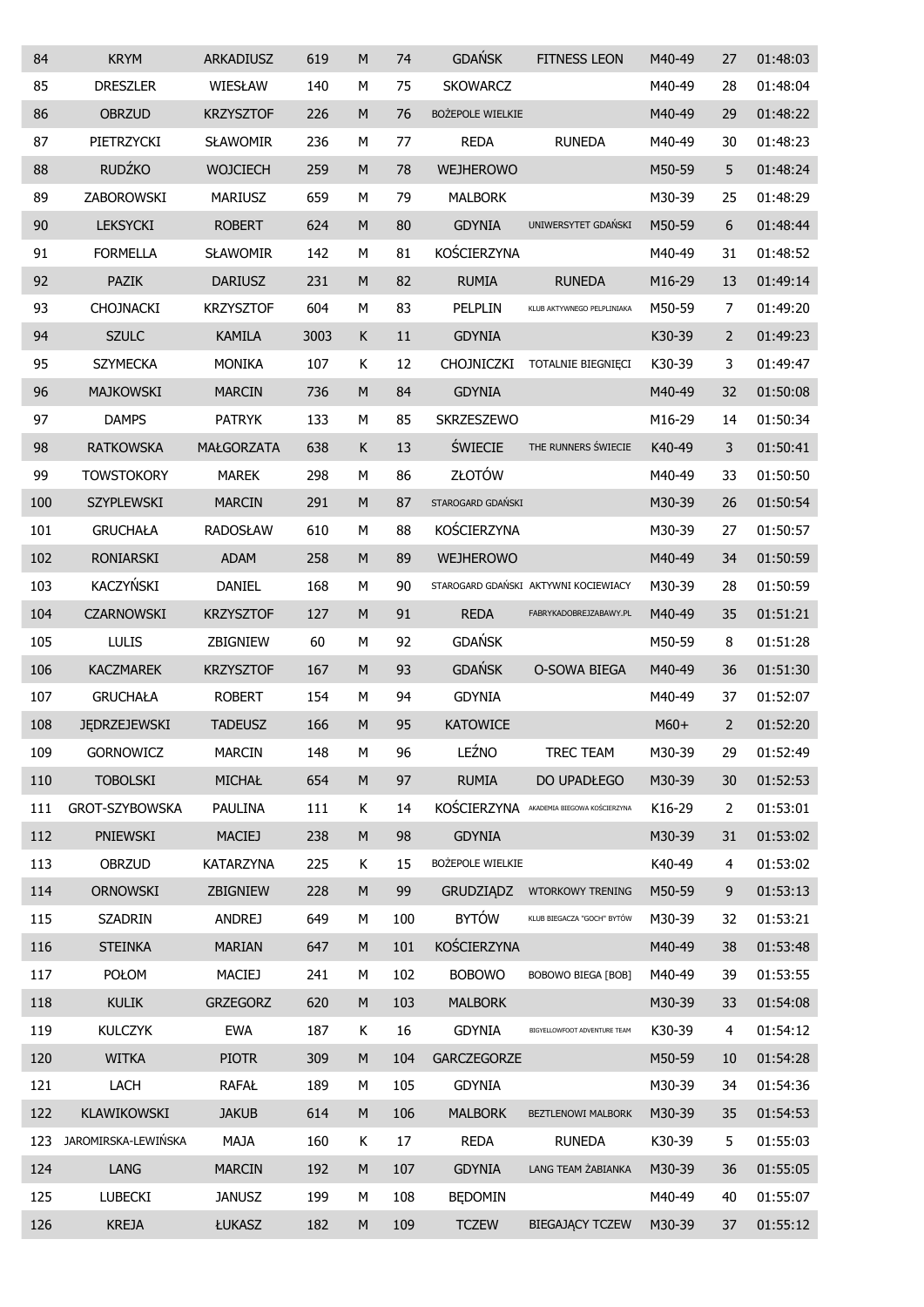| 127 | NIEWIADOMSKI       | <b>PATRYK</b>    | 219  | М           | 110 | <b>CZARLIN</b>     | <b>BIEGAJĄCY TCZEW</b>                  | M16-29 | 15             | 01:55:13 |
|-----|--------------------|------------------|------|-------------|-----|--------------------|-----------------------------------------|--------|----------------|----------|
| 128 | <b>STACHOWICZ</b>  | <b>KAROLINA</b>  | 271  | К           | 18  | <b>SKÓRCZ</b>      |                                         | K30-39 | 6              | 01:55:13 |
| 129 | POLAŃSKI           | <b>JERZY</b>     | 239  | М           | 111 | KIEŁPINO KARTUSKIE |                                         | M40-49 | 41             | 01:55:27 |
| 130 | PAŻDZIORA          | <b>HENRYK</b>    | 737  | M           | 112 | MARSZEWSKA GÓRA    |                                         | M50-59 | 11             | 01:55:27 |
| 131 | <b>KINAL</b>       | <b>JAKUB</b>     | 685  | М           | 113 | <b>GDAŃSK</b>      |                                         | M30-39 | 38             | 01:56:05 |
| 132 | <b>KOWALCZYK</b>   | <b>JUREK</b>     | 617  | M           | 114 | <b>GDAŃSK</b>      | YOKO TEAM                               | M50-59 | 12             | 01:56:09 |
| 133 | <b>KWIATKOWSKI</b> | MICHAŁ           | 623  | М           | 115 | <b>WEJHEROWO</b>   |                                         | M30-39 | 39             | 01:56:19 |
| 134 | <b>PACZUŁA</b>     | <b>STANISŁAW</b> | 607  | ${\sf M}$   | 116 | <b>CEWICE</b>      |                                         | M40-49 | 42             | 01:56:20 |
| 135 | <b>KRAUZE</b>      | ARKADIUSZ        | 689  | М           | 117 | <b>CHOJNICE</b>    |                                         | M40-49 | 43             | 01:56:24 |
| 136 | <b>KANKOWSKA</b>   | <b>DOMINIKA</b>  | 2001 | K           | 19  | LUZINO             | GKS KASZUBI LUZINO                      | K16-29 | 3              | 01:56:28 |
| 137 | <b>MELER</b>       | <b>URSZULA</b>   | 208  | К           | 20  |                    | PRUSZCZ GDAŃSKI PRUSZCZ BIEGA           | K30-39 | 7              | 01:56:30 |
| 138 | <b>SKOSOLAS</b>    | AGNIESZKA        | 643  | К           | 21  | <b>MOSTY</b>       |                                         | K40-49 | 5              | 01:56:31 |
| 139 | <b>DETTLAFF</b>    | <b>SŁAWOMIR</b>  | 99   | М           | 118 | GOWINO             |                                         | M40-49 | 44             | 01:56:56 |
| 140 | <b>FORMELA</b>     | <b>MIROSŁAW</b>  | 55   | ${\sf M}$   | 119 | <b>KIEŁPINO</b>    |                                         | M50-59 | 13             | 01:56:56 |
| 141 | KAMIŃSKI           | <b>BARTOSZ</b>   | 169  | М           | 120 | <b>RUMIA</b>       |                                         | M16-29 | 16             | 01:57:02 |
| 142 | <b>DARZNIK</b>     | <b>TOMASZ</b>    | 733  | ${\sf M}$   | 121 | <b>KIEŁPINO</b>    |                                         | M30-39 | 40             | 01:57:30 |
| 143 | <b>ŚWIETLIK</b>    | <b>TOMASZ</b>    | 652  | М           | 122 | <b>KOSZALIN</b>    | LEO TEAM                                | M50-59 | 14             | 01:57:40 |
| 144 | <b>POPOWSKA</b>    | <b>MAGDALENA</b> | 243  | К           | 22  | <b>GDAŃSK</b>      | <b>BIEGA ZIE</b>                        | K40-49 | 6              | 01:57:46 |
| 145 | PŁASKOCZYŃSKI      | <b>ADRIAN</b>    | 237  | М           | 123 | <b>ŚWINOUJŚCIE</b> |                                         | M16-29 | 17             | 01:57:59 |
| 146 | <b>WYSOCKI</b>     | <b>DARIUSZ</b>   | 314  | ${\sf M}$   | 124 | <b>GDAŃSK</b>      | 7 POMORSKA BRYGADA OBRONY TERYTORIALNEJ | M30-39 | 41             | 01:58:16 |
| 147 | <b>CZARNECKA</b>   | <b>JOANNA</b>    | 605  | К           | 23  | <b>WDZYDZE</b>     |                                         | K16-29 | 4              | 01:58:23 |
| 148 | <b>BUCHOLC</b>     | <b>MATEUSZ</b>   | 118  | M           | 125 | <b>SKARSZEWY</b>   | #TEAMBUKSZPAN                           | M16-29 | 18             | 01:58:38 |
| 149 | <b>GRACZ</b>       | <b>KATARZYNA</b> | 153  | K           | 24  | <b>LUBICHOWO</b>   |                                         | K30-39 | 8              | 01:58:39 |
| 150 | <b>DAMPS</b>       | <b>KATARZYNA</b> | 132  | $\mathsf K$ | 25  | <b>SKRZESZEWO</b>  | PRZYJACIELE W BIEGU                     | K40-49 | $\overline{7}$ | 01:58:58 |
| 151 | <b>AUGUSTYNIAK</b> | MIROSŁAWA        | 100  | K           | 26  | <b>GDYNIA</b>      | MAMY TO - BIEGA I POMAGA                | K40-49 | 8              | 01:58:58 |
| 152 | <b>BRZESKI</b>     | <b>PIOTR</b>     | 116  | ${\sf M}$   | 126 | KIEŁPINO           | FORMA FITNESS KARTUZY                   | M40-49 | 45             | 01:59:01 |
| 153 | BŁASZCZAK          | <b>RADOSŁAW</b>  | 57   | М           | 127 | <b>GDAŃSK</b>      |                                         | M40-49 | 46             | 01:59:01 |
| 154 | <b>WILKOSZ</b>     | <b>KRYSTIAN</b>  | 656  | ${\sf M}$   | 128 | KOŚCIERZYNA        |                                         | M16-29 | 19             | 01:59:29 |
| 155 | <b>TARNOWSKI</b>   | <b>MARCIN</b>    | 292  | М           | 129 | WARSZAWA           | S710 RUNNING TEAM                       | M40-49 | 47             | 02:00:15 |
| 156 | ZAKRZEWSKI         | <b>ANDRZEJ</b>   | 738  | ${\sf M}$   | 130 | <b>SUBKOWY</b>     | <b>BIEGAJACY TCZEW</b>                  | M50-59 | 15             | 02:00:24 |
| 157 | NIESPODZIŃSKI      | <b>LESŁAW</b>    | 631  | М           | 131 | <b>TCZEW</b>       | <b>BIEGAJĄCY TCZEW</b>                  | M50-59 | 16             | 02:00:24 |
| 158 | <b>TREDER</b>      | <b>MARIAN</b>    | 655  | M           | 132 | ŁOSINO             |                                         | M50-59 | 17             | 02:00:54 |
| 159 | <b>KANKOWSKA</b>   | <b>JUSTYNA</b>   | 102  | Κ           | 27  | LUZINO             | GKS KASZUBI LUZINO                      | K30-39 | 9              | 02:01:08 |
| 160 | <b>SOCHA</b>       | <b>DOROTA</b>    | 644  | K           | 28  | <b>GDYNIA</b>      |                                         | K30-39 | 10             | 02:01:50 |
| 161 | BORSZEWSKI         | <b>TOMASZ</b>    | 115  | М           | 133 |                    | STAROGARD GDAŃSKI TEAM RUN POLPHARMA    | M30-39 | 42             | 02:02:01 |
| 162 | <b>KOZINA</b>      | <b>MATEUSZ</b>   | 180  | M           | 134 | <b>ŚWINOUJŚCIE</b> |                                         | M16-29 | 20             | 02:02:08 |
| 163 | <b>RUTKOWSKA</b>   | <b>ANNA</b>      | 260  | Κ           | 29  | WAŁCZ              | WATAHA WAŁCZ                            | K50-59 | 1              | 02:02:46 |
| 164 | MICHNOWICZ         | <b>PIOTR</b>     | 209  | M           | 135 | <b>GDAŃSK</b>      |                                         | M50-59 | 18             | 02:03:18 |
| 165 | <b>TOCHA</b>       | ZBIGNIEW         | 294  | М           | 136 | <b>SKÓRCZ</b>      | AKTYWNY KOCIEWIACY                      | $M60+$ | 3              | 02:03:25 |
| 166 | <b>KUKUŁA</b>      | <b>JANUSZ</b>    | 684  | M           | 137 | <b>TCZEW</b>       | <b>BIEGAJĄCY TCZEW</b>                  | M50-59 | 19             | 02:03:32 |
| 167 | STRZESZYŃSKA       | <b>MARTYNA</b>   | 207  | Κ           | 30  | <b>TCZEW</b>       | <b>BIEGAJĄCY TCZEW</b>                  | K16-29 | 5              | 02:03:51 |
| 168 | <b>BARTON</b>      | <b>KRYSTYNA</b>  | 109  | K           | 31  | <b>PRZECHLEWO</b>  | TRIPAKA PRZECHLEWO                      | K50-59 | 2              | 02:04:07 |
| 169 | <b>WOJTCZAK</b>    | <b>JANUSZ</b>    | 658  | М           | 138 | <b>GDANSK</b>      | KAIZEN                                  | $M60+$ | 4              | 02:04:20 |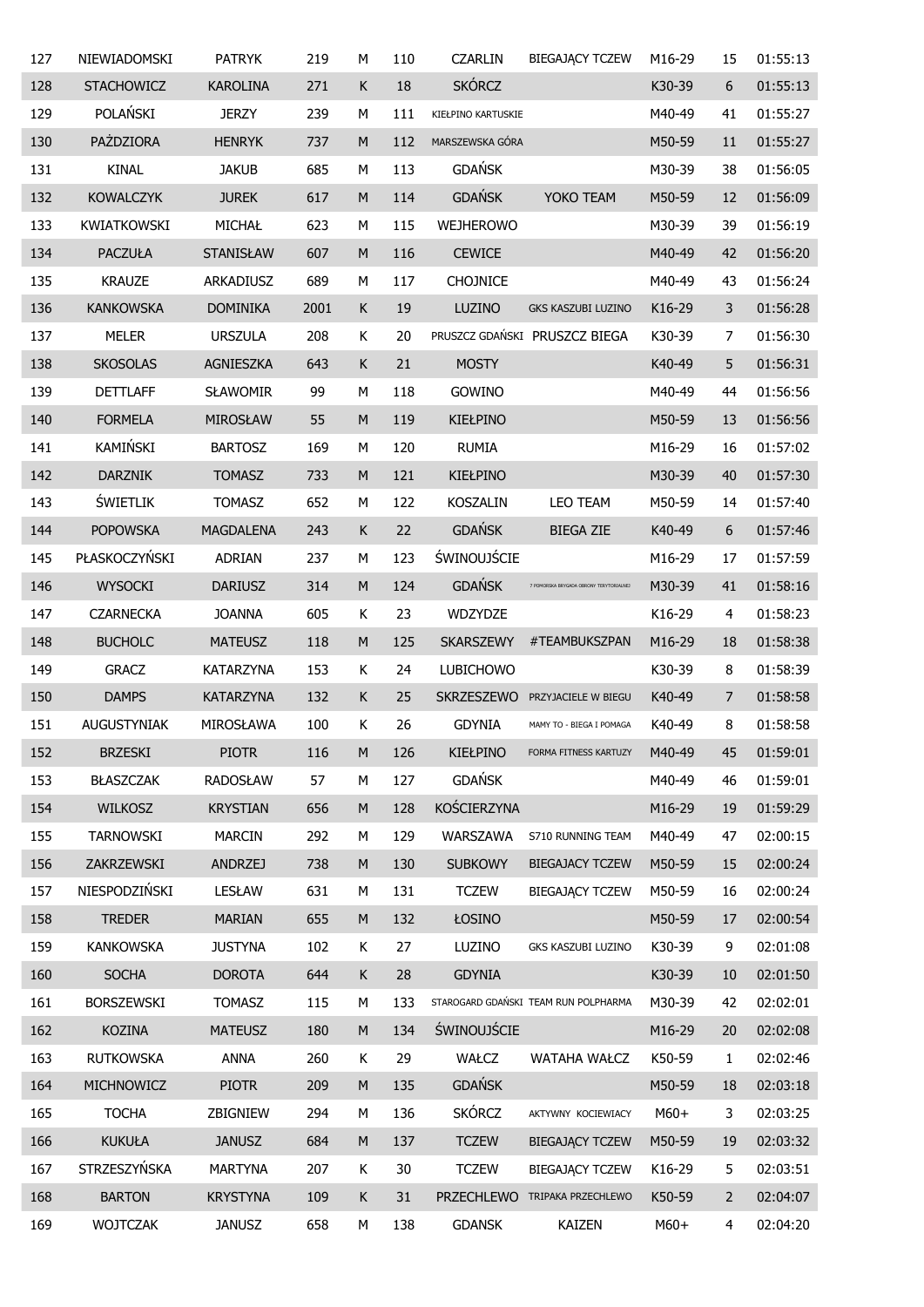| 170 | DE VIRION          | <b>ALEKSANDRA</b> | 136  | Κ         | 32  | <b>GDAŃSK</b>      | TAKA RYBA/KOTY3!             | K40-49 | 9              | 02:04:24 |
|-----|--------------------|-------------------|------|-----------|-----|--------------------|------------------------------|--------|----------------|----------|
| 171 | <b>MACZKA</b>      | <b>CEZARY</b>     | 628  | М         | 139 | <b>GDANSK</b>      |                              | M50-59 | 20             | 02:04:24 |
| 172 | <b>DYMEK</b>       | SEBASTIAN         | 333  | M         | 140 | KOŚCIERZYNA        | AKADEMIA BIEGOWA KOŚCIERZYNA | M30-39 | 43             | 02:04:49 |
| 173 | SPIEREWKA          | <b>PIOTR</b>      | 270  | М         | 141 | <b>LIPUSZ</b>      | AKADEMIA BIEGOWA KOŚCIERZYNA | M16-29 | 21             | 02:04:49 |
| 174 | <b>PACZUL</b>      | <b>SEBASTIAN</b>  | 229  | M         | 142 | <b>GDAŃSK</b>      | DĄBROWSKI TEAM               | M30-39 | 44             | 02:05:26 |
| 175 | ZADROŻNY           | <b>SZYMON</b>     | 316  | М         | 143 | WAŁCZ              | <b>WATAHA WAŁCZ</b>          | M40-49 | 48             | 02:05:32 |
| 176 | NARKIEWICZ         | <b>DAMIAN</b>     | 215  | M         | 144 | <b>GDAŃSK</b>      | TEAM AQUACLEANING24          | M40-49 | 49             | 02:05:42 |
| 177 | <b>BELA</b>        | MIROSŁAWA         | 56   | Κ         | 33  | <b>KARTUZY</b>     |                              | K50-59 | 3              | 02:06:09 |
| 178 | <b>HEBANOWSKI</b>  | <b>ŁUKASZ</b>     | 157  | M         | 145 | <b>GDYNIA</b>      | RZĄDZIETA TEAM               | M40-49 | 50             | 02:06:19 |
| 179 | <b>GRABOWSKA</b>   | <b>DAGMARA</b>    | 151  | Κ         | 34  | <b>JUSZKOWO</b>    | STRASZYN BIEGA               | K30-39 | 11             | 02:06:27 |
| 180 | ZAŃKO              | <b>MAREK</b>      | 317  | M         | 146 | PRUSZCZ GDAŃSKI    |                              | M50-59 | 21             | 02:06:27 |
| 181 | <b>NUŻ</b>         | <b>JACEK</b>      | 224  | М         | 147 | PRUSZCZ GDAŃSKI    |                              | M40-49 | 51             | 02:06:27 |
| 182 | <b>URBAŃSKI</b>    | <b>DARIUSZ</b>    | 688  | M         | 148 | <b>KOSAKOWO</b>    |                              | M30-39 | 45             | 02:06:39 |
| 183 | <b>SOKOŁOWSKA</b>  | <b>ANNA</b>       | 645  | Κ         | 35  | <b>GDYNIA</b>      |                              | K30-39 | 12             | 02:07:10 |
| 184 | <b>GONTARZ</b>     | <b>RAFAŁ</b>      | 73   | M         | 149 | KOŚCIERZYNA        | AKADEMIA BIEGOWA KOŚCIERZYNA | M40-49 | 52             | 02:07:28 |
| 185 | <b>ROCZYŃSKI</b>   | <b>KRZYSZTOF</b>  | 254  | М         | 150 | <b>GDAŃSK</b>      | ROCZYŃSKI TEAM               | M50-59 | 22             | 02:08:26 |
| 186 | <b>SZKOBEL</b>     | <b>LUCYNA</b>     | 283  | Κ         | 36  | ŁUBIANA            | AKADEMIA BIEGOWA KOŚCIERZYNA | K40-49 | 10             | 02:08:35 |
| 187 | KOMORKIEWICZ       | <b>KAROL</b>      | 176  | М         | 151 | <b>REDA</b>        | RUNEDA/FINASTRA              | M30-39 | 46             | 02:08:39 |
| 188 | <b>BAŁDYGA</b>     | <b>ANNA</b>       | 105  | K         | 37  | <b>REDA</b>        | <b>RUNEDA</b>                | K40-49 | 11             | 02:08:39 |
| 189 | <b>NEFF</b>        | <b>JAROSŁAW</b>   | 629  | М         | 152 | <b>TORUŃ</b>       |                              | M16-29 | 22             | 02:08:43 |
| 190 | <b>PAWELSKI</b>    | <b>MAREK</b>      | 230  | M         | 153 | <b>DEBOGÓRZE</b>   | <b>OSNIP WP</b>              | M30-39 | 47             | 02:09:42 |
| 191 | WILK               | <b>ARTUR</b>      | 305  | М         | 154 | 89-620             | TOTALNIE BIEGNIĘCI           | M40-49 | 53             | 02:10:49 |
| 192 | <b>WAKS</b>        | <b>KRZYSZTOF</b>  | 1971 | M         | 155 | <b>GDAŃSK</b>      |                              | M40-49 | 54             | 02:10:51 |
| 193 | SCHALKOWSKI        | <b>DAWID</b>      | 262  | М         | 156 | STAROGARD GDAŃSKI  |                              | M30-39 | 48             | 02:11:22 |
| 194 | <b>BENDIK</b>      | <b>MACIEJ</b>     | 687  | M         | 157 | <b>KALISKA</b>     |                              | M30-39 | 49             | 02:11:27 |
| 195 | <b>KUNKEL</b>      | ANNA              | 621  | Κ         | 38  | <b>GDAŃSK</b>      | PGB SPORTOWA PACZKA          | K40-49 | 12             | 02:11:39 |
| 196 | POŁOMSKI           | <b>MARCIN</b>     | 242  | ${\sf M}$ | 158 | <b>RUDNO</b>       |                              | M30-39 | 50             | 02:11:57 |
| 197 | <b>MICHNA</b>      | <b>ALICJA</b>     | 734  | Κ         | 39  | <b>KARTUZY</b>     |                              | K40-49 | 13             | 02:12:11 |
| 198 | <b>ROMANOWSKA</b>  | <b>BEATA</b>      | 639  | K         | 40  | <b>GDYNIA</b>      | RUN VEGAN TEAM               | K50-59 | $\overline{4}$ | 02:12:35 |
| 199 | <b>TOŁODZIECKI</b> | <b>MARCIN</b>     | 296  | М         | 159 | <b>ŻELISTRZEWO</b> | <b>BYLEDOMETY</b>            | M40-49 | 55             | 02:12:48 |
| 200 | CHWIAŁKOWSKI       | WIESŁAW           | 122  | ${\sf M}$ | 160 | <b>TORUŃ</b>       | EIW                          | $M60+$ | 5              | 02:13:01 |
| 201 | LAJTER             | <b>JERZY</b>      | 190  | M         | 161 | PIŁA               | 4 RUN TEAM PIŁA              | $M60+$ | 6              | 02:13:19 |
| 202 | RAMUTKOWSKI        | ZBIGNIEW          | 248  | M         | 162 | <b>CHOJNICE</b>    |                              | M30-39 | 51             | 02:13:44 |
| 203 | SZYMAŃSKI          | ADAM              | 288  | M         | 163 | <b>LEBORK</b>      | LEBORK BIEGACZE              | M40-49 | 56             | 02:14:01 |
| 204 | <b>OLESZCZUK</b>   | <b>PAWEŁ</b>      | 227  | ${\sf M}$ | 164 | <b>GDAŃSK</b>      |                              | M30-39 | 52             | 02:14:19 |
| 205 | <b>RICHTER</b>     | <b>JACEK</b>      | 253  | M         | 165 | <b>GDYNIA</b>      | TAKA RYBA/KOTY3!             | M40-49 | 57             | 02:14:34 |
| 206 | <b>WIRGENTIUS</b>  | <b>NIKO</b>       | 764  | ${\sf M}$ | 166 | <b>GDAŃSK</b>      |                              | M40-49 | 58             | 02:14:44 |
| 207 | <b>WOJTCZAK</b>    | MACIEJ            | 657  | M         | 167 | <b>GDAŃSK</b>      | <b>KAIZEN</b>                | M30-39 | 53             | 02:14:47 |
| 208 | <b>GRZESIAK</b>    | <b>MARZENA</b>    | 657  | K         | 41  | <b>STRASZYN</b>    | <b>BIEGA ZIE</b>             | K50-59 | 5              | 02:14:54 |
| 209 | STRADOMSKI         | <b>ROMAN</b>      | 276  | М         | 168 | <b>GDANSK</b>      |                              | M40-49 | 59             | 02:15:01 |
| 210 | GÓRECKA-MITORAJ    | <b>JUSTYNA</b>    | 150  | K         | 42  | <b>CHOJNICE</b>    | PRZYJACIELE W BIEGU          | K30-39 | 13             | 02:15:27 |
| 211 | LANG               | <b>PAWEŁ</b>      | 193  | М         | 169 | <b>GDAŃSK</b>      | LANG TEAM ŻABIANKA           | M16-29 | 23             | 02:15:27 |
| 212 | REDZIMSKI          | <b>WOJCIECH</b>   | 999  | ${\sf M}$ | 170 | <b>PEPOWO</b>      | PRZYJACIELE W BIEGU          | M40-49 | 60             | 02:15:27 |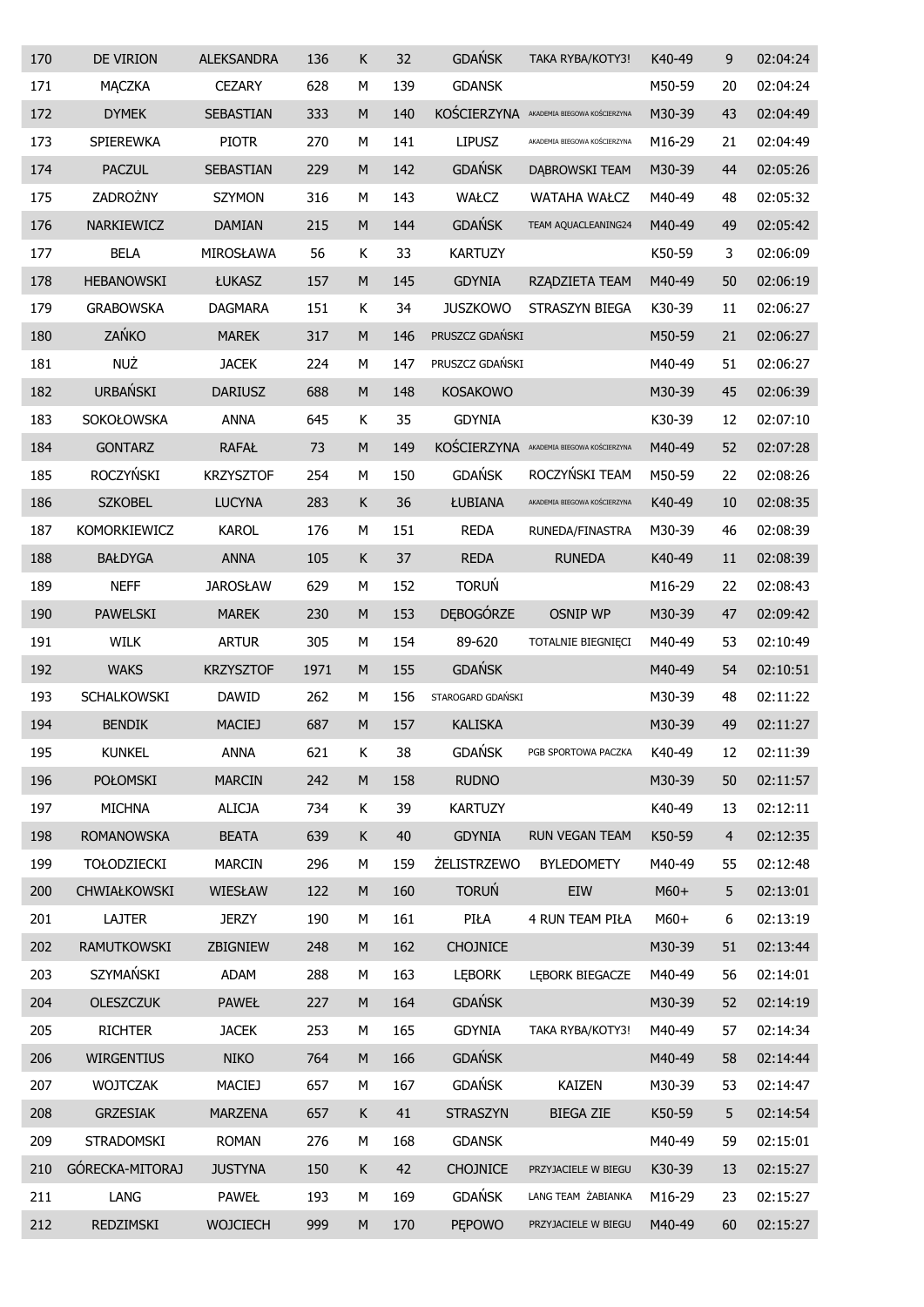| 213 | <b>MALEK</b>        | <b>ANDRZEJ</b>    | 201  | М           | 171 |                    | KOSCIERZYNA ATLAS RUNNING TEAM           | $M60+$ | 7              | 02:15:55 |
|-----|---------------------|-------------------|------|-------------|-----|--------------------|------------------------------------------|--------|----------------|----------|
| 214 | <b>WENTA</b>        | <b>BRYGIDA</b>    | 303  | К           | 43  | ŁEBUNIA            | ŁEBUNIA                                  | K30-39 | 14             | 02:16:23 |
| 215 | CZYŻ                | <b>PIOTR</b>      | 130  | М           | 172 | <b>GDAŃSK</b>      |                                          | M50-59 | 23             | 02:17:00 |
| 216 | <b>SZOPA</b>        | <b>MAREK</b>      | 285  | M           | 173 | <b>GDYNIA</b>      | <b>RUNEDA</b>                            | M40-49 | 61             | 02:17:14 |
| 217 | <b>CIEMNY</b>       | <b>MAREK</b>      | 123  | М           | 174 | <b>GDYNIA</b>      |                                          | M40-49 | 62             | 02:17:27 |
| 218 | <b>KOZIOŁ</b>       | <b>DOROTA</b>     | 618  | $\mathsf K$ | 44  | <b>GDYNIA</b>      |                                          | K40-49 | 14             | 02:17:28 |
| 219 | <b>WITKA</b>        | <b>GRAŻYNA</b>    | 307  | К           | 45  | GARCZEGORZE        |                                          | K50-59 | 6              | 02:17:43 |
| 220 | <b>MARKOWSKA</b>    | <b>ALEKSANDRA</b> | 204  | К           | 46  | <b>GDAŃSK</b>      | <b>BIEGA ZIE</b>                         | K30-39 | 15             | 02:17:45 |
| 221 | <b>CZACHOR</b>      | ŁUKASZ            | 126  | М           | 175 | <b>BOLSZEWO</b>    |                                          | M30-39 | 54             | 02:18:29 |
| 222 | <b>KONKOL</b>       | <b>PIOTR</b>      | 616  | ${\sf M}$   | 176 | <b>KAPINO</b>      | ECO KAPINO                               | M40-49 | 63             | 02:19:10 |
| 223 | <b>KONKOL</b>       | <b>JOANNA</b>     | 177  | Κ           | 47  | <b>KAPINO</b>      | ECO KĄPINO                               | K30-39 | 16             | 02:19:10 |
| 224 | <b>JABŁOŃSKA</b>    | MAŁGORZATA        | 159  | $\mathsf K$ | 48  | <b>GRUDZIĄDZ</b>   | WTORKOWY TRENING                         | K50-59 | $\overline{7}$ | 02:19:18 |
| 225 | <b>SZULTK</b>       | <b>PIOTR</b>      | 67   | М           | 177 | <b>GDYNIA</b>      |                                          | M50-59 | 24             | 02:19:33 |
| 226 | <b>SZYMECKI</b>     | <b>RAFAŁ</b>      | 289  | M           | 178 | <b>CHOJNICZKI</b>  | TOTALNIE BIEGNIECI                       | M30-39 | 55             | 02:19:45 |
| 227 | <b>GRABOWSKA</b>    | <b>IZABELA</b>    | 152  | К           | 49  | <b>KACZORY</b>     |                                          | K30-39 | 17             | 02:20:13 |
| 228 | <b>KAMIONOWSKI</b>  | <b>MARIUSZ</b>    | 170  | M           | 179 | <b>OSTROŁEKA</b>   | MORSY OSTROŁĘKA                          | M50-59 | 25             | 02:20:58 |
| 229 | <b>SZYMAŃSKA</b>    | <b>HANNA</b>      | 287  | К           | 50  | <b>SKÓRKA</b>      |                                          | K40-49 | 15             | 02:21:19 |
| 230 | <b>STEFANIAK</b>    | <b>PIOTR</b>      | 275  | M           | 180 | <b>LEBORK</b>      |                                          | M50-59 | 26             | 02:21:34 |
| 231 | <b>KUPTZ</b>        | MARIOLA           | 20   | К           | 51  | SOPIESZYNO         | <b>AKKUS</b>                             | K50-59 | 8              | 02:21:42 |
| 232 | <b>ZDUNEK</b>       | MAŁGORZATA        | 318  | $\mathsf K$ | 52  | <b>MALACHIN</b>    |                                          | K40-49 | 16             | 02:22:00 |
| 233 | <b>KLASA</b>        | <b>JAN</b>        | 1996 | М           | 181 |                    | NOWY KLINCZ AKADEMIA BIEGOWA KOŚCIERZYNA | M16-29 | 24             | 02:22:02 |
| 234 | <b>LANDOWSKA</b>    | <b>ALEKSANDRA</b> | 191  | $\mathsf K$ | 53  | <b>STARGARD</b>    |                                          | K30-39 | 18             | 02:22:31 |
| 235 | <b>DOWKSZA</b>      | MIECZYSŁAW        | 606  | М           | 182 | <b>CHOJNICE</b>    |                                          | M50-59 | 27             | 02:22:31 |
| 236 | <b>BOROWICKI</b>    | <b>JAROSŁAW</b>   | 114  | M           | 183 | <b>CZŁUCHÓW</b>    |                                          | M40-49 | 64             | 02:22:32 |
| 237 | <b>LICZNERSKA</b>   | MAGDALENA         | 195  | K           | 54  | <b>GDAŃSK</b>      | <b>BIEGA ZIE</b>                         | K30-39 | 19             | 02:22:36 |
| 238 | STANKIEWICZ         | <b>KATARZYNA</b>  | 273  | $\mathsf K$ | 55  | <b>GDAŃSK</b>      | <b>BIEGA ZIE</b>                         | K50-59 | 9              | 02:22:36 |
| 239 | KARAŚ               | <b>JACEK</b>      | 171  | М           | 184 | POZNAŃ             | DRUŻYNA SZPIKU / RED RUNNER              | M40-49 | 65             | 02:23:25 |
| 240 | <b>TOŁODZIECKA</b>  | AGNIESZKA         | 295  | $\mathsf K$ | 56  | <b>ŻELISTRZEWO</b> | <b>BYLEDOMETY</b>                        | K40-49 | 17             | 02:24:00 |
| 241 | KOISZEWSKI          | <b>KRZYSZTOF</b>  | 175  | М           | 185 | <b>LEBORK</b>      | KLUB 42,2 LEBORK                         | M40-49 | 66             | 02:24:14 |
| 242 | <b>KOISZEWSKA</b>   | IZABELA           | 174  | K           | 57  | <b>LEBORK</b>      | KLUB 42,2 LEBORK                         | K40-49 | 18             | 02:24:15 |
| 243 | <b>GAŁAN</b>        | <b>WOJCIECH</b>   | 144  | М           | 186 | LUBLEWO GDAŃSKIE   |                                          | M40-49 | 67             | 02:24:25 |
| 244 | <b>GAŁAN</b>        | <b>LUCYNA</b>     | 143  | K           | 58  | LUBLEWO GDAŃSKIE   |                                          | K40-49 | 19             | 02:24:26 |
| 245 | LIDZBARSKI          | ADAM              | 197  | М           | 187 | <b>SZEMUD</b>      |                                          | M40-49 | 68             | 02:24:32 |
| 246 | <b>PUJSZO</b>       | <b>SŁAWOMIR</b>   | 246  | M           | 188 |                    | CHWASZCZYNO CHWASZCZYNO BIEGA            | M40-49 | 69             | 02:24:33 |
| 247 | TRUSZCZYŃSKA        | <b>JOANNA</b>     | 299  | Κ           | 59  | <b>GDYNIA</b>      | PADŁ NA RYJ TEAM                         | K40-49 | 20             | 02:24:51 |
| 248 | PEPLIŃSKI           | <b>PIOTR</b>      | 234  | M           | 189 | <b>LEBORK</b>      | <b>ŁEBA MORS POLAND</b>                  | M50-59 | 28             | 02:25:21 |
| 249 | PEPLIŃSKA           | <b>IWONA</b>      | 233  | Κ           | 60  | <b>LEBORK</b>      | <b>ŁEBA MORS POLAND</b>                  | K50-59 | 10             | 02:29:13 |
| 250 | KOT                 | <b>DANIEL</b>     | 179  | M           | 190 | <b>SLUPSK</b>      | <b>KOT TEAM</b>                          | M40-49 | 70             | 02:29:46 |
| 251 | RADZIEŃSKA          | KAMILA            | 247  | Κ           | 61  | <b>GDYNIA</b>      | BIGYELLOWFOOT ADVENTURE TEAM             | K30-39 | 20             | 02:29:48 |
| 252 | <b>KROPIDŁOWSKA</b> | <b>MAGDA</b>      | 183  | K           | 62  | <b>GDYNIA</b>      | MOTYWATORNIA TEAM                        | K30-39 | 21             | 02:29:50 |
| 253 | <b>FIBICH</b>       | <b>DOROTA</b>     | 1234 | Κ           | 63  | KOŚCIERZYNA        | EKIPA ZRYW                               | K30-39 | 22             | 02:29:57 |
| 254 | CHARKIEWICZ         | <b>MONIKA</b>     | 777  | K           | 64  | <b>STRASZYN</b>    | BIGYELLOWFOOT ADVENTURE TEAM             | K30-39 | 23             | 02:29:57 |
| 255 | <b>WENTA</b>        | <b>PIOTR</b>      | 304  | М           | 191 | ŁEBUNIA            | ŁEBUNIA                                  | M30-39 | 56             | 02:29:59 |